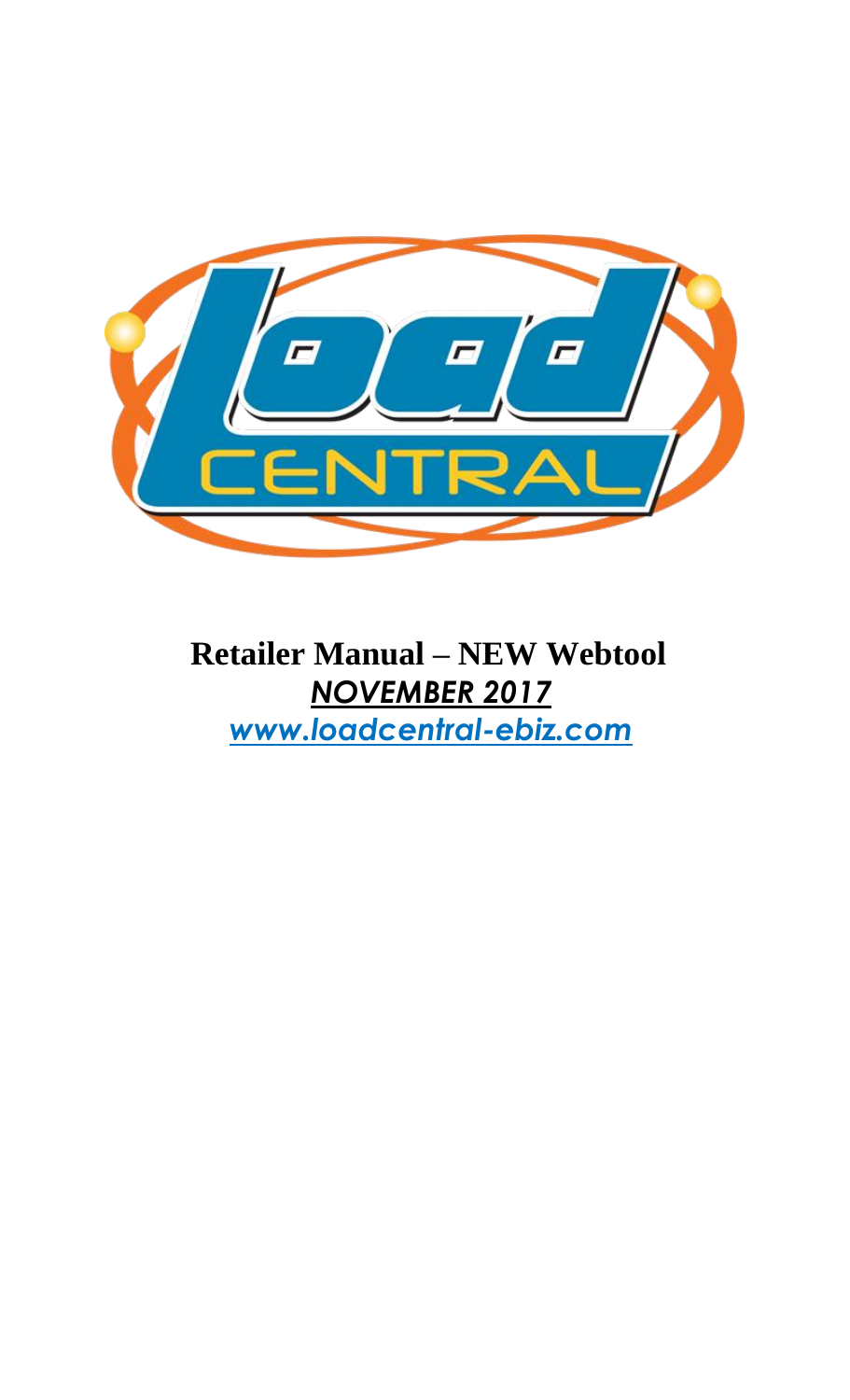#### **I. GETTING STARTED**

1. Open your web browser and go to the LoadCentral Webtool website, [https://loadcentral.net](https://loadcentral.net/)

| <b>MOL</b> <i>food</i><br>Money Online<br>Username | G<br><b>Your One-Stop Reloading Station!</b><br><b>ENTRA</b>                                                                                                                  |
|----------------------------------------------------|-------------------------------------------------------------------------------------------------------------------------------------------------------------------------------|
| Password                                           | load sa<br>kelangan ko<br>load par<br>Load para<br><b>WAAAH</b><br>lead para sa<br><b>SATELLITE</b><br>ng load sa<br>makausao mga<br><b>SAMERALCO</b><br><b>WALA NA AKONO</b> |
| $\ddot{\mathbf{e}}$<br>Security Key                | mahal ko sa abroad<br>LARO KOL<br>ROOMDRAND<br>prepaid ko.<br>TV ko.<br>LOAD!<br>                                                                                             |
| Remember me                                        | <br>-                                                                                                                                                                         |
| LOGIN                                              | WIN load and MORE!                                                                                                                                                            |
| Forgot password?                                   | <b>UPDATES PROMOS MANUALS AND MORE!</b><br>FIND THEM ALL HERE.                                                                                                                |

- 2. Log in to your retailer account by keying in your assigned **username** and **password.** Default password for *NEWLY* registered account is **123456.** Your login credentials will be sent via SMS and /or email.
- 3. Once signed in to your Retailer account, change your passwords IMMEDIATELY. Go to (1) **Profile >** (2) **Settings >** (3) **Change Password :**

| $mol$ ( <i>for</i> )                                                    | $\odot$<br>Search dashboard<br>Go                             | $\circledR$ Help $\vee$<br>₽                 | ۰<br>retaileraccount                                |
|-------------------------------------------------------------------------|---------------------------------------------------------------|----------------------------------------------|-----------------------------------------------------|
| Sell Product                                                            | <b>User Profile</b>                                           |                                              | $\overline{2}$<br>8 Settings<br><sup>D</sup> Logout |
| Deposit & Payments<br>血<br>M Reports                                    | Retailer                                                      | <b>Security Settings</b>                     |                                                     |
| Products & Services<br>$\bigcirc$ Notifications                         | <b>LC Username</b><br>retaileraccount<br><b>Business Name</b> | 3<br>$\Omega$                                | Ū                                                   |
| Settings<br>$\sim$                                                      | <b>Address</b><br>Austin St<br><b>Contact Number</b>          | <b>Change Password</b><br>Activate Android   | Secure Account                                      |
| User Settings<br><b>B</b> Lockscreen                                    | <b>Email Address</b><br><b>Birth Date</b><br>1988-10-10       |                                              |                                                     |
| <b>II</b> News & Advisories<br>$\sum_{i=1}^{N_{\text{CH}}}$<br>$\Omega$ |                                                               | @ 2017. Uniwiz Trade Sales, Inc. Uniwiz I.T. |                                                     |

*IMPORTANT: Webtool access will be LOCKED if SL password remains in Default after 15 minutes of registration.*

4. To change the Webtool password, populate all the fields:

| $>\,$<br>Change Webtool Password                                                                                               |                                                                                                                                                                                                                        |
|--------------------------------------------------------------------------------------------------------------------------------|------------------------------------------------------------------------------------------------------------------------------------------------------------------------------------------------------------------------|
| <b>FL/SMS Password</b><br><b>Current Webtool Password</b><br><b>New Webtool Password</b><br><b>Repeat New Webtool Password</b> | 1. Populate the entire field required:<br>FL/SMS Password (default is 123456)<br><b>Current Webtool Password</b><br>(default is 123456)<br>NEW Webtool Password<br>Key-in again your NEW Webtool<br>Password to verify |
| <b>Change Password</b>                                                                                                         | 2. Click Change Password                                                                                                                                                                                               |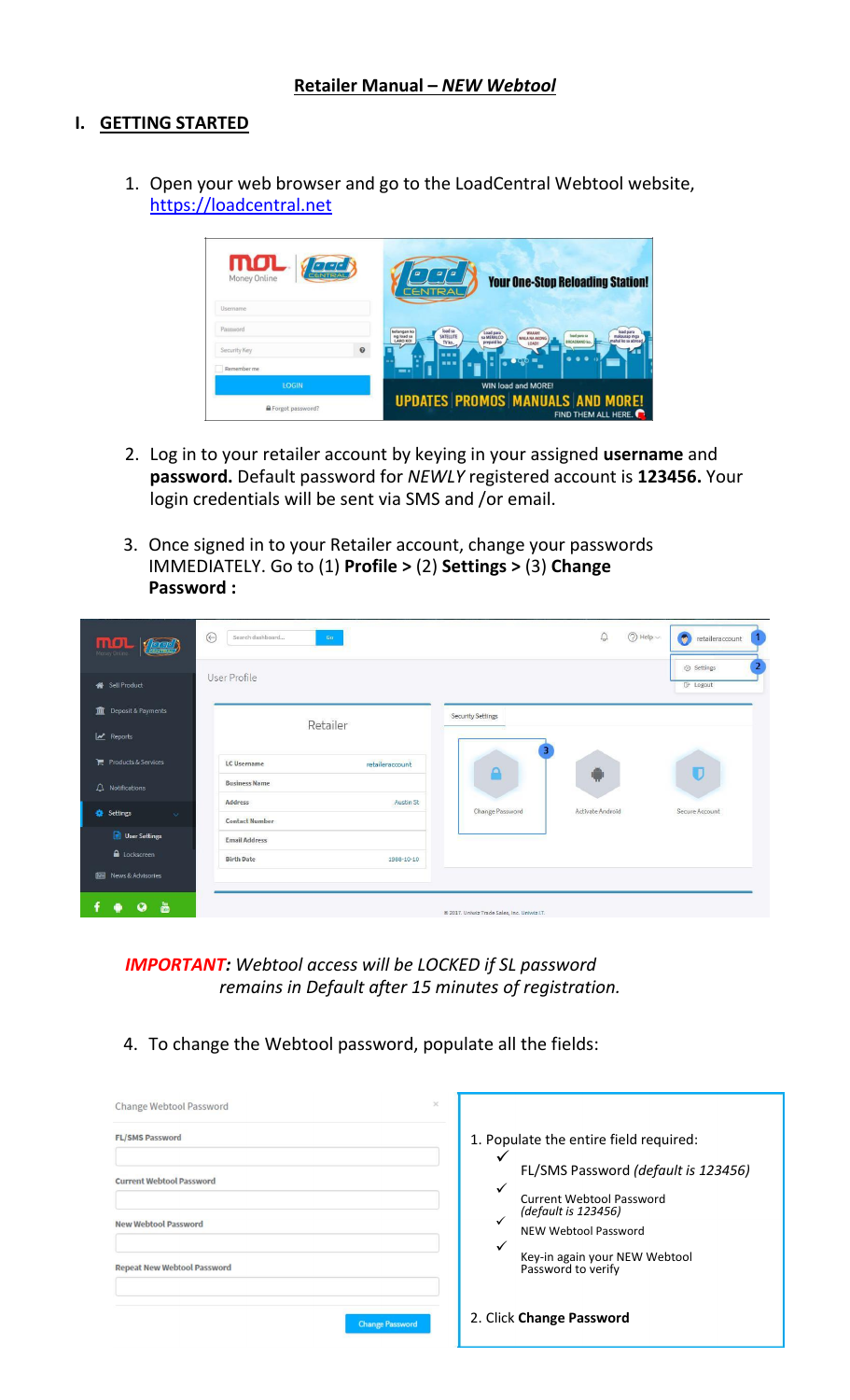**NOTE**: Retailer account has two **2 passwords**:

**FL password**– for SMS-based transactions;

**SL password**– for signing in to the LoadCentral Webtool

### *Things to remember:*

- Webtool Password **MUST** be limited from 6 to 10 characters ONLY. **Combination of letters and numbers** is allowed.
- When setting NEW passwords, FL and SL password should **NOT** be the same. Otherwise, the account will be LOCKED.
- **Do not** give out login details TO ANYONE.
- Login **only** at LoadCentral Webtool [www.loadcentral.net](http://www.loadcentral.net/)
- In case you have forgotten your password/s, you can send a RESET password request:
	- o If username is mobile number, request will be sent via SMS using the registered mobile number. Follow the format below:

RESET<space>FL/SL send to **09285067310** (CSR TXTHotline)

o If username is alphanumeric, request will be sent via email at [techsupport@loadcentral.com.ph](mailto:techsupport@loadcentral.com.ph) o Once RESET request has been processed, TEMPORARY password will be **1234567**. Account must be accessed immediately as the temporary password will expire at 12 midnight.

#### e Search dashboard...  $\bullet$  $\bigcirc$  Help  $\vee$ Sandro  $\mathbf{D}$   $\mathbf{D}$ Sell Product Sell Products P419.40 0.2017 | Friday 2 13:27:57  $\overline{\mathbf{m}}$  Deposit & Pay **Wallet Bala** Products & Services 222.00 \*\*\*\*\*\*\* Today's Sales  $\begin{array}{c} \square \end{array}$  $0.00 - 23%$ Monthly Sales 33.30 **Ill** Sales Metrics Help and Support Recent Transactions Status 11651170 LoadCentral Test ePIN PIN1 123687 PIN2 654552  $\,1\,$ 09089914225 2017-06-09 13:25:54 **SUCCESS** Get a chance to Win Limited Edition O Last 24 hours Item from Overwatch!  $f \circ g$  of  $\bullet$ .<br>Purchase Battle.net Pins or Top-up Battle.net Balance with<br>MOLPoints and stand a chance to win an Overwatch

# **II. SELLING PREPAID PRODUCTS**

- 1. Click SELL PRODUCT
- 2. Select a Product Category
- 3. Select a Telco product (if selling e-Load)
- 4. Fill-out the form:
	- a. Click the drop down arrow to select the item to sell or type the product name;
	- b. Enter buyer's cellphone number
	- c. Enter the quantity (default is 1; applicable for e-PIN products ony)
- 5. Click SELL PRODUCT to complete your transaction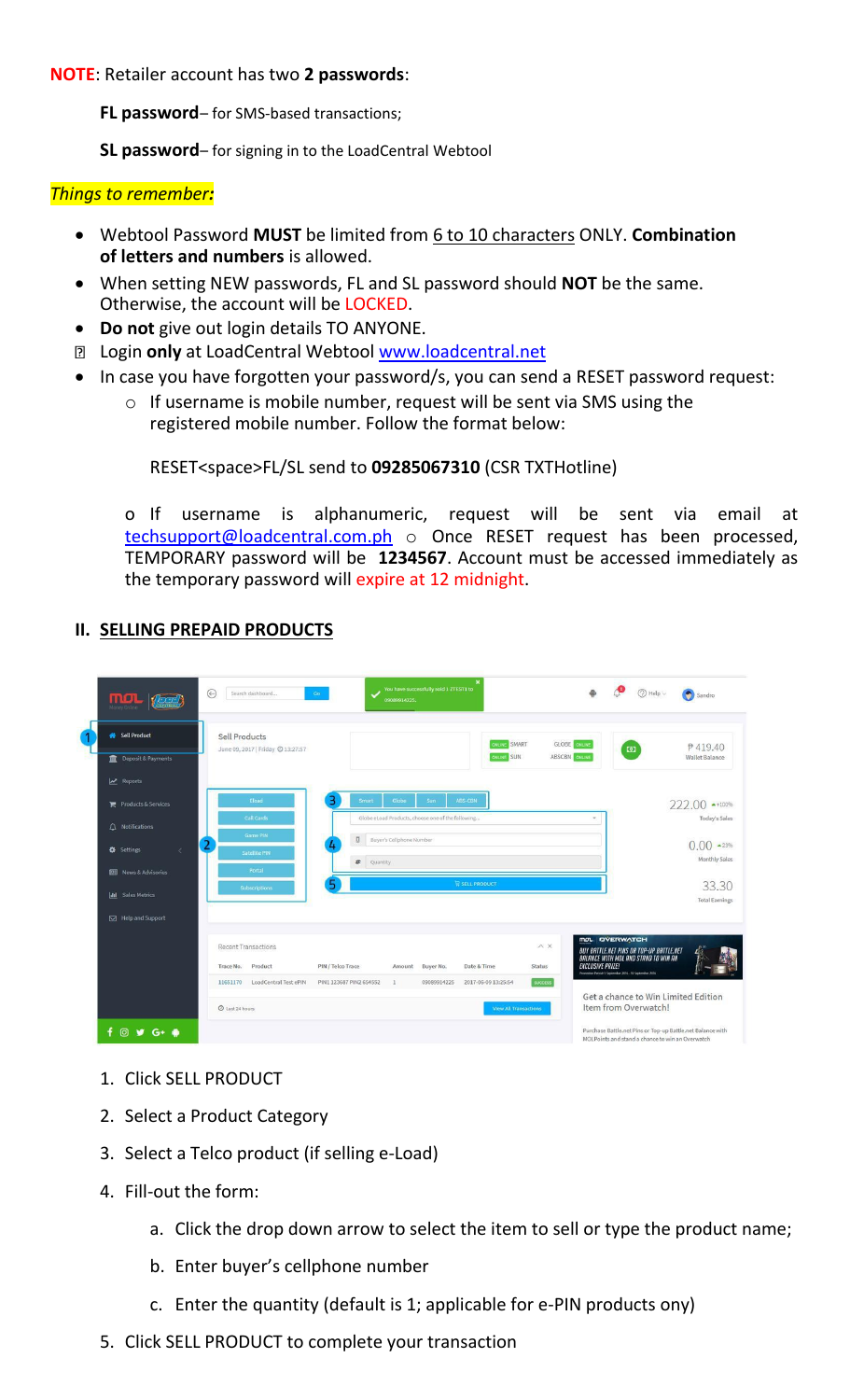#### **III. MONITORING SALES TRANSACTIONS AND EARNINGS**

Retailers can generate a detailed sales report of all the transactions within a chosen start and end date.

On the side menu click **REPORTS** > CHOOSE "**Start Date**" > CHOOSE "**End Date**" > Click "**SUBMIT**".

**TIP**: It is highly recommended to generate transactions daily to track your sales and earnings.

| mol<br><b>ELECT</b><br>Money Online | $\odot$<br>Go<br>Search dashboard                                                             |
|-------------------------------------|-----------------------------------------------------------------------------------------------|
| Sell Product<br>眷                   | Transaction Reports                                                                           |
| Deposit & Payments<br>面             | Select Period:                                                                                |
| Reports<br>w                        | <b>START DATE:</b><br><b>END DATE:</b><br>酋<br>曲<br><b>SUBMIT</b><br>2017-06-14<br>2017-06-14 |
| Products & Services                 |                                                                                               |

#### **IV. DEPOSIT & PAYMENTS**

Retailers can replenish their account thru **bank deposits** (BDO, BPI and Metrobank) or **wireless transfer** (via SmartMoney). Below are the account details:

Account Name: **UNIWIZ TRADE SALES, INC.**

BDO (SA) – 253-001-333-7

BPI (CA) – 9661-014633

Metrobank (SA) – 055-305-551-7640

SmartMoney – 5577-5113-2164-6117

For FASTER wallet replenishment, **POST** your deposit details at the **DEPOSITS & PAYMENTS** option of the new LoadCentral Webtool for verification:

| Post Deposit Details<br>Deposit & Payments<br>ш                     |                                 |                             | February 17, 2017 |
|---------------------------------------------------------------------|---------------------------------|-----------------------------|-------------------|
| Select Payment Option*                                              |                                 |                             |                   |
| Reports                                                             | Banco de Oro (BDO Cash Deposit) |                             | $\cdot$           |
| Products & Services<br>Branch Name*                                 |                                 | Username / Registered No. * |                   |
| $\Delta$<br>Notifications                                           |                                 | subdealertest               |                   |
| Branch Code*<br>۰<br>Settings<br>$\left\langle \cdot \right\rangle$ |                                 | Name*                       |                   |
| Date*<br>News & Advisories                                          | Time*                           | Mobile No.*                 |                   |
| 一篇                                                                  | $\circ$                         | Ex: 639123456789            |                   |
| $ $ dıl<br>Sales Metrics<br>Amount*                                 |                                 | Email*                      |                   |
| Php<br>Help and Support                                             |                                 |                             |                   |
| Remarks                                                             |                                 |                             |                   |
| 畵<br>Q<br>m                                                         |                                 |                             | $\mathbb{R}^2$    |